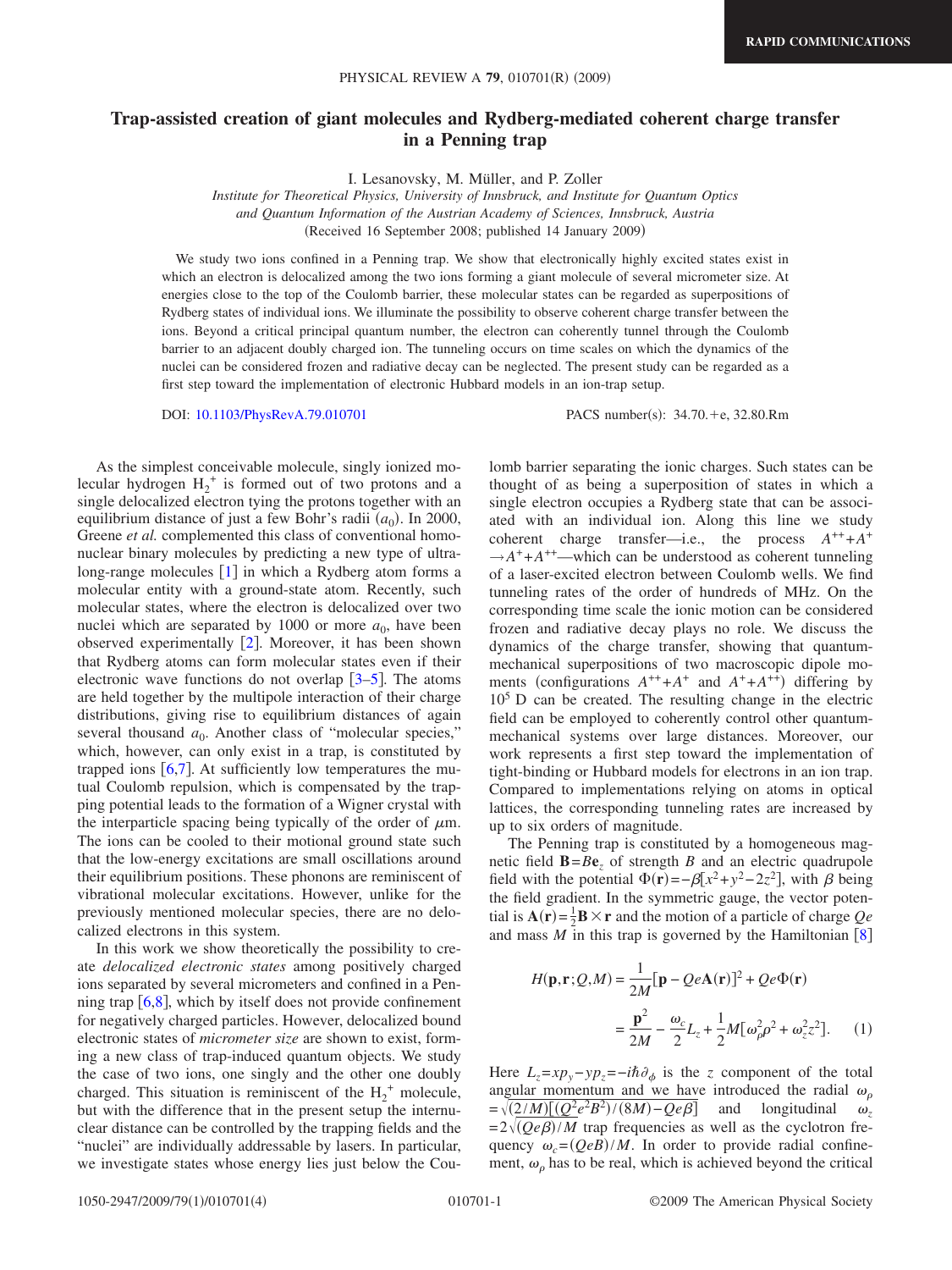We focus on a scenario with two ions being of the same atomic species, but carrying different charges. The feasibility of preparing and cooling two ion systems in a Penning trap has been experimentally demonstrated in Ref.  $[9]$  $[9]$  $[9]$ . The Hamiltonian for *two ions in their electronic ground state*, where they can be described by two point charges, reads

$$
H_{g} = H(\mathbf{P}_{1}, \mathbf{R}_{1}; Q_{1}, M) + H(\mathbf{P}_{2}, \mathbf{R}_{2}; Q_{2}, M) + V_{C}(|\mathbf{R}_{1} - \mathbf{R}_{2}|; Q_{1}, Q_{2}),
$$

with the Coulomb interaction  $V_C(|\mathbf{R}_1 - \mathbf{R}_2|; Q_1, Q_2)$  $=(Q_1Q_2e^2)/(4\pi\epsilon_0|\mathbf{R}_1-\mathbf{R}_2|)$ . We assume that the ionic motion has been cooled to the ground state such that the ions perform harmonic oscillations around their equilibrium positions:

$$
\mathbf{R}_{0,k} = \frac{\zeta}{2} \left( 0, 0, \frac{(1-k)Q_1 + (2-k)Q_2}{(Q_1 + Q_2)^{2/3}} \right),
$$
 (2)

with the characteristic length  $\zeta = [e/(2\pi\epsilon_0\beta)]^{1/3}$  and  $k=1,2$ . The transverse oscillation frequencies are given by the respective values of  $\omega_{\rho}$ , whereas the frequencies of the longitudinal modes evaluate to  $\omega_{z,+}^2 = (2e\beta)/[M(Q_1+Q_2)](Q_1^2)$  $+6Q_1Q_2+Q_2^2 \pm \sqrt{Q_1^4+14Q_1^2Q_2^2+Q_2^4}$ . Throughout this work we will consider <sup>40</sup>Ca with  $Q_1 = 2$  and  $Q_2 = 1$  confined to a Penning trap with the parameters  $B=10$  T and  $\beta=2$  $\times 10^6$  V/m<sup>2</sup>. In this case we find  $\omega_{p,1}=2\pi \times 3.78$  MHz,  $ω_{0.2} = 2π × 1.85 \text{ MHz}, ω_{z,-} = 2π × 0.83 \text{ MHz}, \text{ and } ω_{z,+} = 2π$  $\times$  1.44 MHz. We furthermore have  $\zeta$ =11.29  $\mu$ m and consequently an interionic distance of *D*=8.14  $\mu$ m=153×10<sup>3</sup> $a_0$ , which allows for individual laser addressability.

The idea of creating delocalized electronic states in this setup is as follows: The valence electron of the singly charged ion is excited by a laser to a high-lying electronic (Rydberg) state. Here the electron is exposed to the potential of *two doubly charged ions*. The electron can hop as soon as its wave function overlaps with the empty Rydberg orbital of the second ion. By this, electronic states that extend over both ionic cores are formed and the electronic charge can be transferred. The size of a Rydberg orbit is approximately given by  $r_{\text{Ryd}} = (2a_0 n^2)/Q$ , with *n* being the principal quantum number. Requiring  $r_{\text{Ryd}}$  to be half the equilibrium distance *D* between the ions one finds that delocalized electronic states are expected to occur beyond  $n > n_{\text{ct}}$  $=\sqrt{D/(2a_0)} \approx 277$  for the above parameters. Indeed, we will see later that this is the case even for much smaller values of *n*.

In order to study the process more quantitatively, we consider the electronic Hamiltonian

$$
H_{\text{el}} = H(\mathbf{p}, \mathbf{r}; -1, m) + V_{\text{C}}(|\mathbf{r} - \mathbf{R}_{0,1}|; 2, -1)
$$
  
+  $V_{\text{C}}(|\mathbf{r} - \mathbf{R}_{0,2}|; 2, -1),$  (3)

<span id="page-1-0"></span>where *m* denotes the electron mass and the ions are frozen at their equilibrium position. The electronic spin is not considered as it merely gives rise to a constant energy offset. In Eq. ([3](#page-1-0)) we have approximated the interaction potential between

the ionic cores and the electron by a sum of two pure Coulomb potentials of charge 2*e*. This is a simplification, since in general the true potential will deviate from the Coulomb potential at small distances due to the presence of the inner electronic shells. For Rydberg states this gives rise to the quantum defect of states with low angular momenta  $[10]$  $[10]$  $[10]$ . The general features of the charge transfer, however, will not be affected by the actual value of the quantum defect and an experimental implementation requires in any case a careful spectroscopic analysis.

In the following, we will motivate an adiabatic singlechannel approximation in order to derive an effective onedimensional electronic Hamiltonian. To this end it is instructive to consider the part of  $H(\mathbf{p}, \mathbf{r}; -1, m)$  in Eq. ([3](#page-1-0)), which governs the transverse electronic dynamics, providing harmonic confinement with the frequency  $\Omega_0$  $=\sqrt{(2/m)[(e^2B^2)/(8m)+e\beta]}$  = 2 $\pi$  × 140 GHz. The eigenstates of this potential are given by the two-dimensional harmonic oscillator states  $\Theta_{\nu,\mu}(\rho,\phi)$  with the energies  $E_{\nu,\mu}$  $=\hbar(\Omega_c/2)\mu + \hbar\Omega_p(2\nu + |\mu| + 1)$ , where  $\Omega_c = (eB)/m$ . We will see *a posteriori* that in the regime of interest the energy gap between the states  $\Theta_{\nu,\mu}(\rho,\phi)$  and  $\Theta_{\nu\pm 1,\mu}(\rho,\phi)$  is much larger than the energy of the longitudinal electronic motion. Therefore we can neglect the coupling between oscillator states with different  $\nu$ . For fixed  $\nu$ , states with different  $\mu$  are only coupled if the interatomic axis does not coincide with the *z* axis. For infinitely heavy ions in equilibrium, this is not the case. In the case of finite mass, the corresponding couplings will lead to a modification of the electronic wave function depending on the positions of the ions, which has to be taken into account by averaging over the ionic probability density. The dominant part of this averaging, however, will arise from the configuration where both ions are located on the *z* axis. We therefore can neglect couplings between states with different  $\mu$  and still obtain a qualitatively correct picture. In our approximation the transversal electronic motion is <u>fr</u>ozen in the oscillator ground state  $\Theta_{0,0}(\rho,\phi)$  $=(\sqrt{\pi}\rho_0)^{-1} \exp[-(\rho/\rho_0)^2/2],$  with  $\rho_0 = \sqrt{\hbar/(m\Omega_\rho)} \approx 216a_0$ , and we use the ansatz  $\Psi(\rho, z, \phi) = \Theta_{0,0}(\rho, \phi) \phi(z)$  for the electronic eigenstates. Such a quasi-one-dimensional scenario is typical for atoms and molecules  $[11]$  $[11]$  $[11]$  in strong magnetic fields. It has also been reported for electronhole pairs in a semiconductor at high magnetic fields  $\lceil 12 \rceil$  $\lceil 12 \rceil$  $\lceil 12 \rceil$ and for long-range molecules formed by a ground state and a Rydberg atom  $[13]$  $[13]$  $[13]$ . The effective Hamiltonian for the longitudinal dynamics is obtained by  $H_{\parallel}$  $=f d\phi \int d\rho \rho \Theta_{0,0}^* (\rho, \phi) H_{\text{el}} \Theta_{0,0}(\rho, \phi)$ . Neglecting a constant energy offset, one obtains

<span id="page-1-1"></span>
$$
H_{\parallel} = \frac{p_z^2}{2m} - \frac{e^2}{2\pi\epsilon_0} \frac{\sqrt{\pi}}{\rho_0} \sum_{k=1}^2 \exp[(z - Z_{0,k})^2/\rho_0^2]
$$
  
 
$$
\times \operatorname{erfc}\left(\frac{|z - Z_{0,k}|}{\rho_0}\right) - \frac{1}{2}m\Omega_z^2 z^2, \tag{4}
$$

where  $\Omega_z = 2\sqrt{(e\beta)/m} = 2\pi \times 189$  MHz is the "frequency" of the inverted parabolic potential and  $erfc(x)$  is the complementary error function. The corresponding longitudinal potential is presented in Fig. [1.](#page-2-0) If the electron is far away from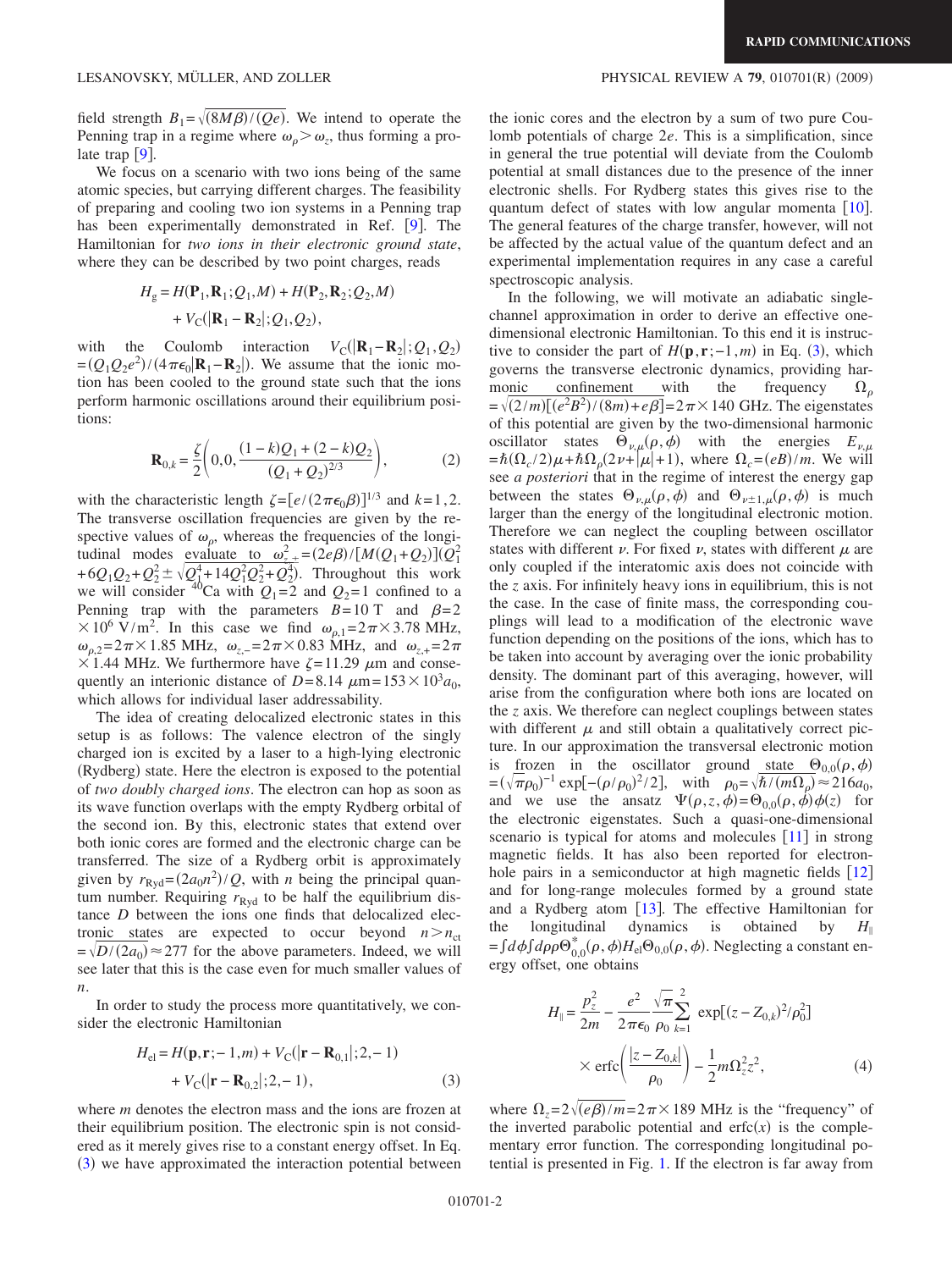<span id="page-2-0"></span>

FIG. 1. (Color online) Electronic potential if the ions are frozen at their equilibrium positions of the configuration  $A^{++} + A^+$ . The electronic potential supports bound states which are delocalized between the two nuclei. For too large excitation energies the saddle point due to the inverted harmonic potential leads to field ionization.

either ionic core, the potential is approximately a sum of two one-dimensional Coulomb potentials  $V_{1D} = -e^2/(2\pi\epsilon_0|z|)$ centered at the respective ionic equilibrium positions. For small excitation energies the potential wells are well separated. If the excitation energy surpasses  $E_{\text{del}}$  $\approx -(2e^2)/(\pi\epsilon_0 D)$ , the wells merge and hence electronic states which extend over both ionic cores are possible. Expressing  $E_{\text{del}}$  in terms of the principal quantum number *n*, one finds this merging to occur at  $n_{\text{del}}$  $n$ , one finds this merging to occur at  $n_{\text{del}}$  $\approx$  (*e*/ $\hbar$ ) $\sqrt{(mD)/(16\pi\epsilon_0)}$ . For the employed parameter set one finds the numerical value  $n_{\text{del}} = 195.654$  [[14](#page-3-12)], which is significantly smaller than the principal quantum number we obtained earlier by invoking the argument of overlapping wave functions. Further inspection of the potential reveals that the inverted parabolic potential due to the Penning trap eventually leads to field ionization, which is shown in Fig. [1.](#page-2-0) The position of the saddle  $(z_{sd} > Z_{0,2})$  is given by  $z_{sd} = \gamma Z_{0,2}$ , where  $\gamma > 1$  is the solution of the equation  $(\gamma - 1)^{-2} + (\gamma)$  $+1/2$ <sup>-2</sup>- $\sigma \gamma = 0$  and  $\sigma = [(1/2)m\Omega_z^2 Z_{0,2}^2][e^2/(4\pi\epsilon_0|Z_{0,2}|)]^{-1}$  $=(1/2)Q_1^3/(Q_1+Q_2)^2=4/9$ . This equation is solved by  $\gamma$ =2.12, and thus the saddle point is for our parameters located at  $z_{sd}=217523a_0$ . From this we find that classically ionization is expected to occur beyond energies corresponding to the principal quantum number  $n_{\text{ion}} = 1.456 \sqrt{Z_{0.2}} / a_0$  $= (0.21e^{2/3}\sqrt{m})/(h\epsilon_0^{2/3}\beta^{1/6}) \approx 466$ . Hence there is an energy window  $n_{\text{del}} < n < n_{\text{ion}}$  in which delocalized electronic states exist. Here the escape of the electron from the trap is prevented by its attraction to the doubly charged ion. For the given parameters the width of this window is about  $h2\pi$  $\times$  60 GHz.

We now focus on the electronic states which lie close to the top of the Coulomb barrier. Since for these states the asymmetry of the electronic potential due to the anticonfining is small, it makes sense to define gerade and ungerade states with respect to the approximate symmetry point  $z_{sym}$  $=(Z_{0,1}+Z_{0,2})/2$  $=(Z_{0,1}+Z_{0,2})/2$  $=(Z_{0,1}+Z_{0,2})/2$ . In Fig. 2 we show a sketch of the energylevel structure of Hamiltonian  $(4)$  $(4)$  $(4)$  in the vicinity of  $n_{\text{del}}$ . Gerade  $(E_g)$  and ungerade  $(E_u)$  states are energetically split by the energy  $2\hbar\kappa=E_{u}-E_{g}$ , with  $\kappa$  being the tunnel coupling. The splitting increases with increasing degree of excitation. States which are localized in the left  $(E_l)$  or right

<span id="page-2-1"></span>

FIG. 2. (Color online) Sketch of the energy-level structure close to  $n_{\text{del}}$ . Here the influence of the inverted parabolic potential can be approximately neglected and the states can be characterized by their symmetry property under reflection at  $z_{sym}$ . The energies of these pairs of gerade (ungerade) states are indicated by dashed (solid) lines. The pairs are almost degenerate with a small energy splitting  $\kappa_i$ . Wave functions which are localized in one of the two wells  $(|E_{l/r}\rangle)$  can be created by linear superpositions of the gerade and ungerade states. Examples of two such wave functions are shown.

well  $(E_r)$  can be created by the linear combinations  $|E_l\rangle$  $= (1/\sqrt{2}) [E_g\rangle + |E_u\rangle]$  and  $|E_r\rangle = (1/\sqrt{2}) [E_g\rangle - |E_u\rangle]$ , respectively. They are not stationary, but evolve under the Hamiltonian  $H_{\text{tunnel}} = \hbar \kappa |E_l\rangle \langle E_r| + \text{H.c.,}$  which describes Rabi oscillations of the electronic density between the left and right wells at a rate  $\kappa$ . As an example we provide two sets of gerade and ungerade eigenstates, which were obtained for the above parameters: Their energies correspond to the principal quantum numbers  $n_g^{(1)} = 195.318$ ,  $n_u^{(1)} = 195.335$  and  $n_g^{(2)} = 195.599$ ,  $n_u^{(2)} = 195.668$ . The tunnel coupling in the two cases evaluates to  $\kappa_1=2\pi\times 29.5$  MHz and  $\kappa_2=2\pi$  $\times$  121.2 MHz. Since these rates are significantly larger than the oscillation frequencies of the ionic cores, it is indeed justified to use the picture of a frozen ionic motion. Moreover, the rates are much larger than the radiative decay rate of Rydberg states, which is usually smaller than 1 MHz  $[10]$  $[10]$  $[10]$ . Therefore the described process can be considered coherent.

We are now in position to study the charge-transfer process  $A^{++} + A^{+} \rightarrow A^{+} + A^{++}$ . To this end we employ two laser fields coupling the ground state of the right ion  $|G_r\rangle$  resonantly to the state  $|E_r\rangle$  with a Rabi frequency  $\Omega_2$ . Due to the tunnel coupling, the state  $|E_r\rangle$  evolves into the state  $|E_l\rangle$ , which is then resonantly coupled to the ground state  $|G_l\rangle$  of the left ion with Rabi frequency  $\Omega_1$ . During the charge transfer, the external positions of the ions are frozen. Hence, the external state of the final configuration  $A^+ + A^{++}$  will be displaced from its equilibrium. The corresponding energy offset—i.e., the change in potential energy  $\hbar\Delta$ —has to be accounted for in order to make the transition  $|E_l\rangle \rightarrow |G_l\rangle$  resonant. This is shown in Fig. [3](#page-3-13) where the potentials of the ground-state configurations  $A^{++} + A^+$  and  $A^+ + A^{++}$  are depicted. The intersections shown are made along the normal coordinate  $Z_a = \alpha_- Z_1 + \alpha_+ Z_2$  at  $Z_b = -\alpha_+ Z_1 + \alpha_- Z_2$  set to zero. The coefficients are given by  $\alpha_{\pm} = \sqrt{(1/2) \pm 3/(2\sqrt{73})}$ . The energy gap between the two configurations evaluates to  $\hbar \Delta = (e \beta \zeta^2) / (2 \times 3^{1/3})$ , which yields for our parameters  $\Delta$ =2 $\pi$ ×21.4 GHz.